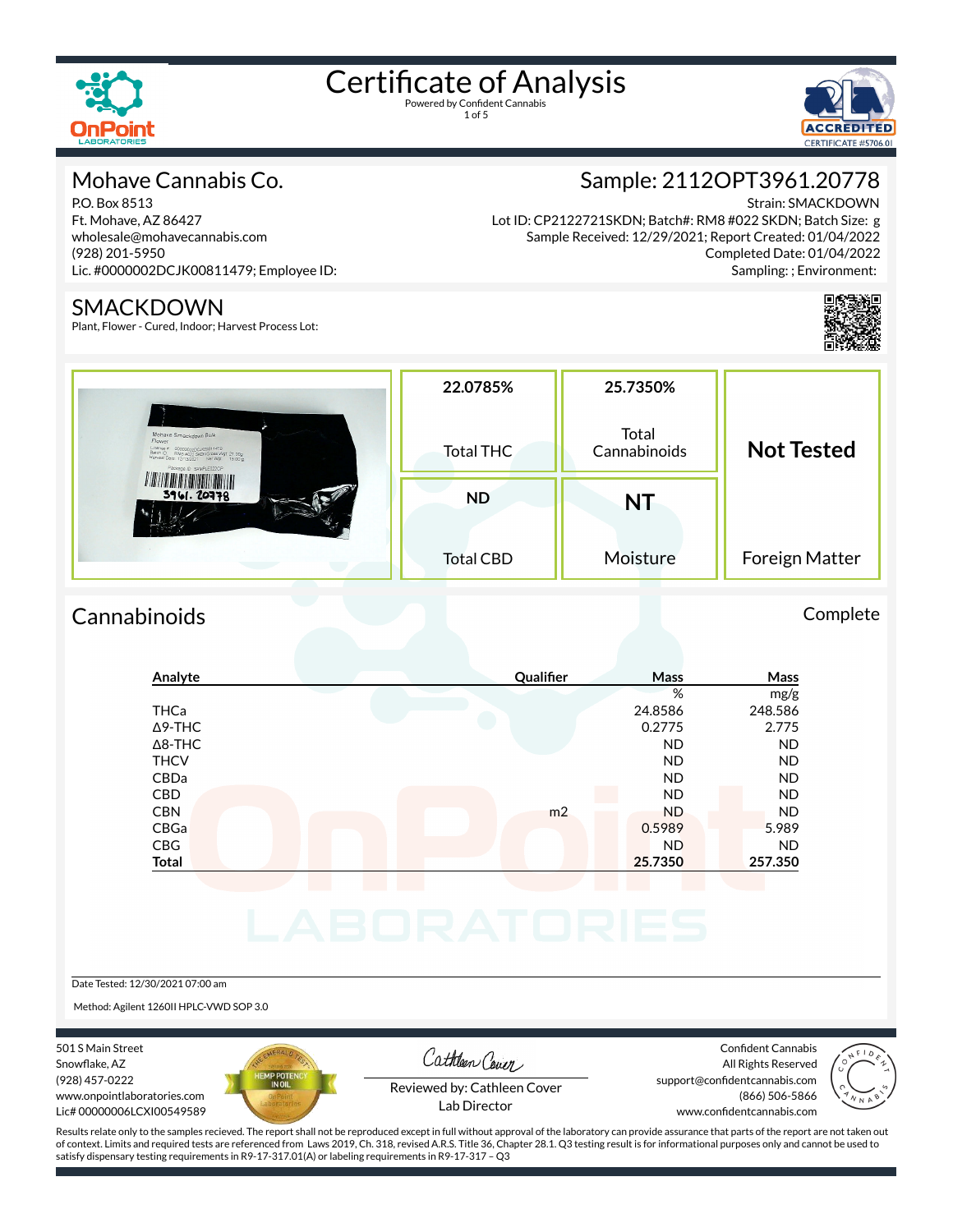

2 of 5



#### Mohave Cannabis Co.

P.O. Box 8513 Ft. Mohave, AZ 86427 wholesale@mohavecannabis.com (928) 201-5950 Lic. #0000002DCJK00811479; Employee ID:

#### SMACKDOWN

Plant, Flower - Cured, Indoor; Harvest Process Lot:

#### **Terpenes**



Lot ID: CP2122721SKDN; Batch#: RM8 #022 SKDN; Batch Size: g Sample Received: 12/29/2021; Report Created: 01/04/2022 Completed Date: 01/04/2022 Sampling: ; Environment:



#### **Analyte Canalist Cualifier LOQ** Limit **Mass Status**  $\%$  %  $\%$ α-Pinene 0.0400 0.4232 Tested δ-Limonene 0.0400 0.3788 Tested  $β$ -Caryophyllene  $0.0400$ <br> $β$ -Pinene  $0.2212$  Tested  $0.0400$ β-Pinene 0.0400 0.2212 Tested α-Humulene **6.1291** Tested Linalool 0.0400 0.1226 Tested Endo-Fenchyl Alcohol 0.0400 0.1080 Tested α-Bisabolol 0.0400 0.0779 Tested α-Terpineol 0.0400 0.0546 Tested 1,4-Cineole 0.0400 ND Tested 3-Carene 0.0400 ND Tested α-Cedrene 0.0400 ND Tested α-Phellandrene 1992 - 1993 - 1994 - 1996 - 1996 - 1996 - 1997 - 1998 - 1998 - 1998 - 1998 - 1998 - 1998 - 1999<br>Δεν τερμήθηκε της Παραστής της Παραστής της Παραστής της Παραστής της Παραστής της Παραστής της Παραστής της Π α-Terpinene 0.0400 ND Tested β-Myrcene 0.0400 <LOQ Tested Borneol 0.0400 <LOQ Tested Camphene **Camphene Camphene Camphene Camphene Camphene Camphene Camphene Camphene Campione Campione Campione Campione Campione Campione Campione Campione Campione Campionee** Campionee **Cam** Camphor **Camphor Camphor Camphor Camphor Camphor Camphor Camphor Camphor Camphor Camphor Campioner Campioner Campioner Campioner Campioner Campioner Campioner Campioner Campioner Campi** Caryophyllene Oxide 0.0400 ND Tested Cedrol 0.0400 ND Tested cis-Nerolidol 0.0400 ND Tested cis-Ocimene 0.0400 <LOQ Tested Eucalyptol 0.0400 ND Tested Farnesene **DESET Extra COMPOSTER EXECUTE A** COMPOSTER CONTROLLER TO A SECOND Tested Fenchone 0.0400 ND Tested γ-Terpinene 0.0400 ND Tested γ-Terpineol 0.0400 ND Tested Geraniol 0.0400 ND Tested Geranyl Acetate 0.0400 ND Tested Guaiol 0.0400 ND Tested Isoborneol 0.0400 ND Tested Isopulegol 0.0400 ND Tested Menthol **ND Tested** 0.0400 ND Tested Nerol ND Tested Ocimene **Definition of the COMPUTER COMPUTER COMPUTER COMPUTER** O.0400 ND Tested Pulegone **Department of the COMPUTE CONDUCT CONDUCT** CONDUCT CONDUCT CONDUCT CONDUCT CONDUCT CONDUCT CONDUCT CONDUCT CONDUCT CONDUCT CONDUCT CONDUCT CONDUCT CONDUCT CONDUCT CONDUCT CONDUCT CONDUCT CONDUCT CONDUCT CONDUCT C Sabinene **ND** Tested Sabinene Hydrate 0.0400 ND Tested Terpinolene Tested and the CO2 Tested of the CO2 Tested and the CO2 Tested of the CO2 Tested and the CO2 Tested Valencene 0.0400 ND Tested Pine **Orange** Cinnamon **Hops**

Primary Aromas

Lavender **1.8897%** Total Terpenes Confident Cannabis All Rights Reserved

Cathleen Cover

(928) 457-0222 www.onpointlaboratories.com Lic# 00000006LCXI00549589

501 S Main Street Snowflake, AZ

Date Tested: 12/31/2021 12:00 am

Method: Agilent Intuvo 9000 gas chromatography direct injection

Reviewed by: Cathleen Cover Lab Director

support@confidentcannabis.com (866) 506-5866 www.confidentcannabis.com



Results relate only to the samples recieved. The report shall not be reproduced except in full without approval of the laboratory can provide assurance that parts of the report are not taken out of context. Limits and required tests are referenced from Laws 2019, Ch. 318, revised A.R.S. Title 36, Chapter 28.1. Q3 testing result is for informational purposes only and cannot be used to satisfy dispensary testing requirements in R9-17-317.01(A) or labeling requirements in R9-17-317 – Q3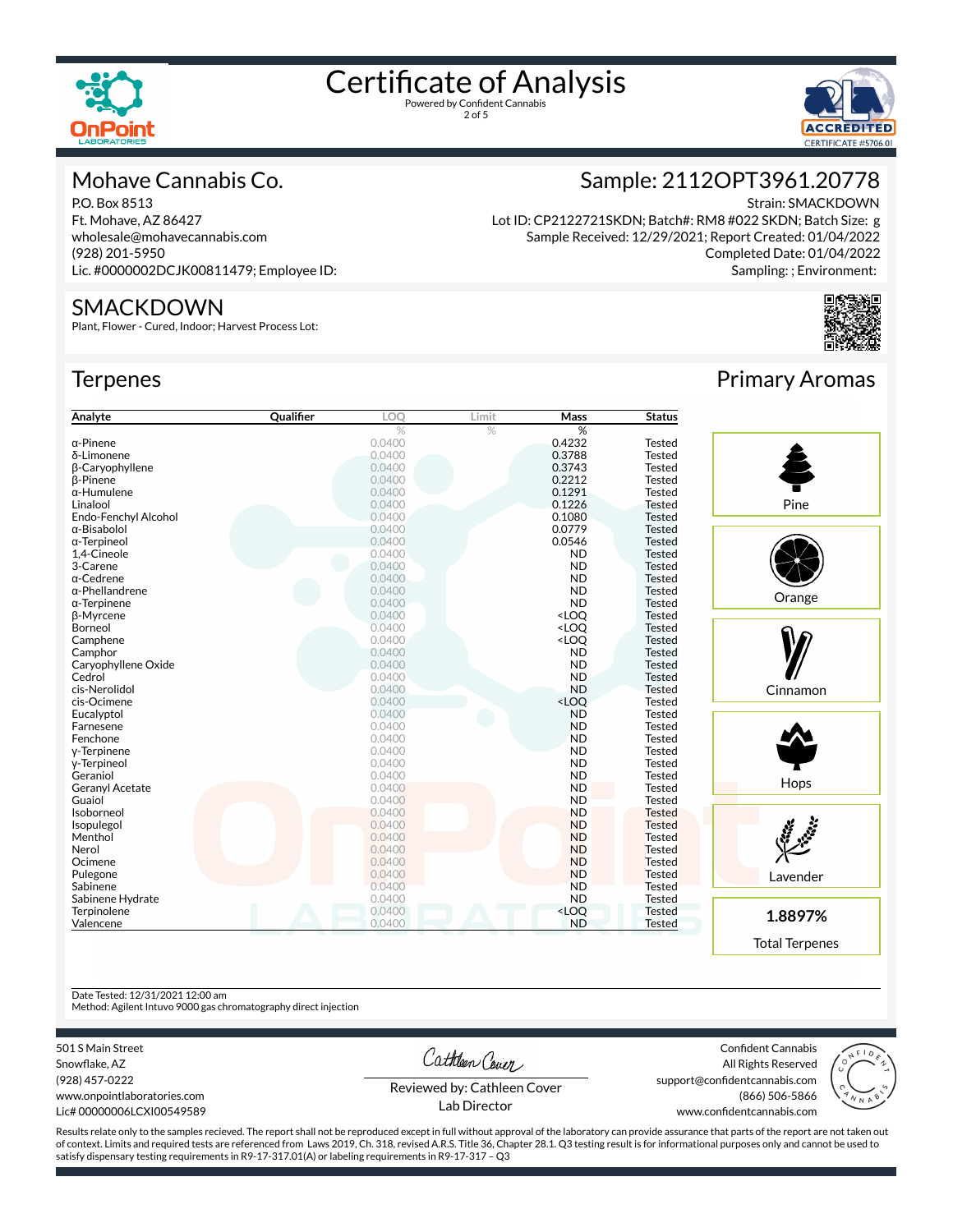

3 of 5



#### Mohave Cannabis Co.

P.O. Box 8513 Ft. Mohave, AZ 86427 wholesale@mohavecannabis.com (928) 201-5950 Lic. #0000002DCJK00811479; Employee ID:

#### SMACKDOWN

Plant, Flower - Cured, Indoor; Harvest Process Lot:

### Microbials Pass



Strain: SMACKDOWN

Sampling: ; Environment:

Sample: 2112OPT3961.20778

Lot ID: CP2122721SKDN; Batch#: RM8 #022 SKDN; Batch Size: g





of context. Limits and required tests are referenced from Laws 2019, Ch. 318, revised A.R.S. Title 36, Chapter 28.1. Q3 testing result is for informational purposes only and cannot be used to satisfy dispensary testing requirements in R9-17-317.01(A) or labeling requirements in R9-17-317 – Q3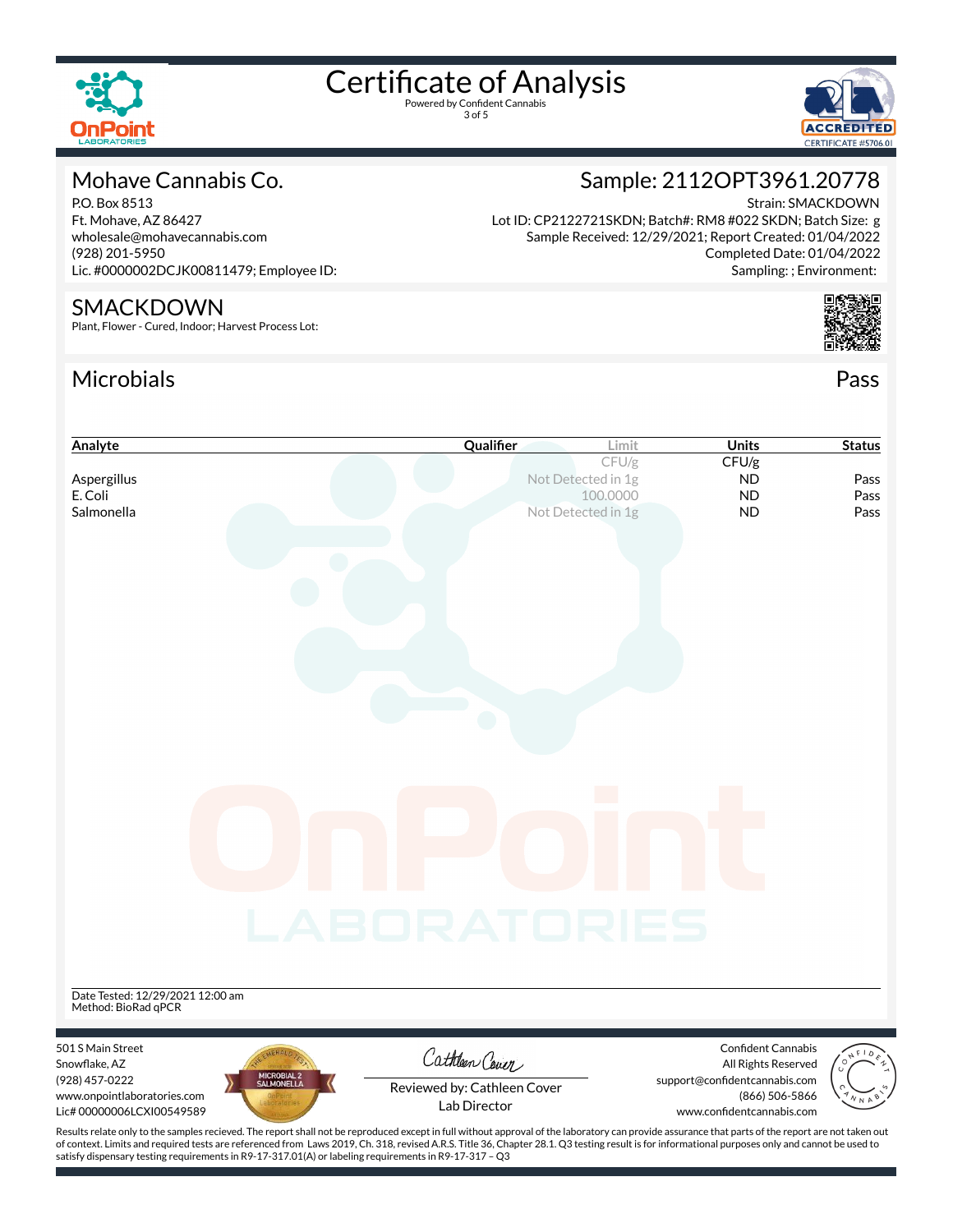





#### Mohave Cannabis Co.

P.O. Box 8513 Ft. Mohave, AZ 86427 wholesale@mohavecannabis.com (928) 201-5950 Lic. #0000002DCJK00811479; Employee ID:

#### SMACKDOWN

Plant, Flower - Cured, Indoor; Harvest Process Lot:

## Heavy Metals **Pass**



Strain: SMACKDOWN Lot ID: CP2122721SKDN; Batch#: RM8 #022 SKDN; Batch Size: g Sample Received: 12/29/2021; Report Created: 01/04/2022 Completed Date: 01/04/2022 Sampling: ; Environment:



|                                  | Analyte                     | Qualifier    | Mass                                                            | LOQ    | Limit   | <b>Status</b>                 |
|----------------------------------|-----------------------------|--------------|-----------------------------------------------------------------|--------|---------|-------------------------------|
|                                  |                             |              | PPB                                                             | PPB    | PPB     |                               |
|                                  | Arsenic                     |              | <b>ND</b>                                                       | 200.00 | 400.00  | Pass                          |
|                                  | Cadmium                     |              | $<$ LOQ                                                         | 200.00 | 400.00  | Pass                          |
|                                  | Lead                        |              | <loq< td=""><td>500.00</td><td>1000.00</td><td>Pass</td></loq<> | 500.00 | 1000.00 | Pass                          |
|                                  | Mercury                     |              | <b>ND</b>                                                       | 600.00 | 1200.00 | Pass                          |
|                                  |                             |              |                                                                 |        |         |                               |
|                                  |                             |              |                                                                 |        |         |                               |
|                                  |                             |              |                                                                 |        |         |                               |
|                                  |                             |              |                                                                 |        |         |                               |
|                                  |                             |              |                                                                 |        |         |                               |
|                                  |                             |              |                                                                 |        |         |                               |
|                                  |                             |              |                                                                 |        |         |                               |
|                                  |                             |              |                                                                 |        |         |                               |
|                                  |                             |              |                                                                 |        |         |                               |
|                                  |                             |              |                                                                 |        |         |                               |
|                                  |                             |              |                                                                 |        |         |                               |
|                                  |                             |              |                                                                 |        |         |                               |
|                                  |                             |              |                                                                 |        |         |                               |
|                                  |                             |              |                                                                 |        |         |                               |
|                                  |                             |              |                                                                 |        |         |                               |
|                                  |                             |              |                                                                 |        |         |                               |
|                                  |                             |              |                                                                 |        |         |                               |
|                                  |                             |              |                                                                 |        |         |                               |
|                                  |                             |              |                                                                 |        |         |                               |
|                                  |                             |              |                                                                 |        |         |                               |
|                                  |                             |              |                                                                 |        |         |                               |
|                                  |                             |              |                                                                 |        |         |                               |
|                                  |                             |              |                                                                 |        |         |                               |
|                                  |                             | LABORATORIES |                                                                 |        |         |                               |
|                                  |                             |              |                                                                 |        |         |                               |
|                                  |                             |              |                                                                 |        |         |                               |
|                                  |                             |              |                                                                 |        |         |                               |
| Date Tested: 12/30/2021 12:00 am |                             |              |                                                                 |        |         |                               |
| Method: Agilent 7800 ICP MS      |                             |              |                                                                 |        |         |                               |
|                                  |                             |              |                                                                 |        |         |                               |
| 501 S Main Street                |                             |              |                                                                 |        |         | Confident Cannabis            |
| Snowflake, AZ                    |                             |              | Cathleen Cover                                                  |        |         | All Rights Reserved           |
| (928) 457-0222                   | HEAVY METALS<br>IN HEMP OIL |              |                                                                 |        |         | support@confidentcannabis.com |
| www.onpointlaboratories.com      |                             |              | Reviewed by: Cathleen Cover                                     |        |         | (866) 506-5866                |
| Lic# 00000006LCXI00549589        |                             |              | Lab Director                                                    |        |         | www.confidentcannabis.com     |

Results relate only to the samples recieved. The report shall not be reproduced except in full without approval of the laboratory can provide assurance that parts of the report are not taken out of context. Limits and required tests are referenced from Laws 2019, Ch. 318, revised A.R.S. Title 36, Chapter 28.1. Q3 testing result is for informational purposes only and cannot be used to satisfy dispensary testing requirements in R9-17-317.01(A) or labeling requirements in R9-17-317 – Q3